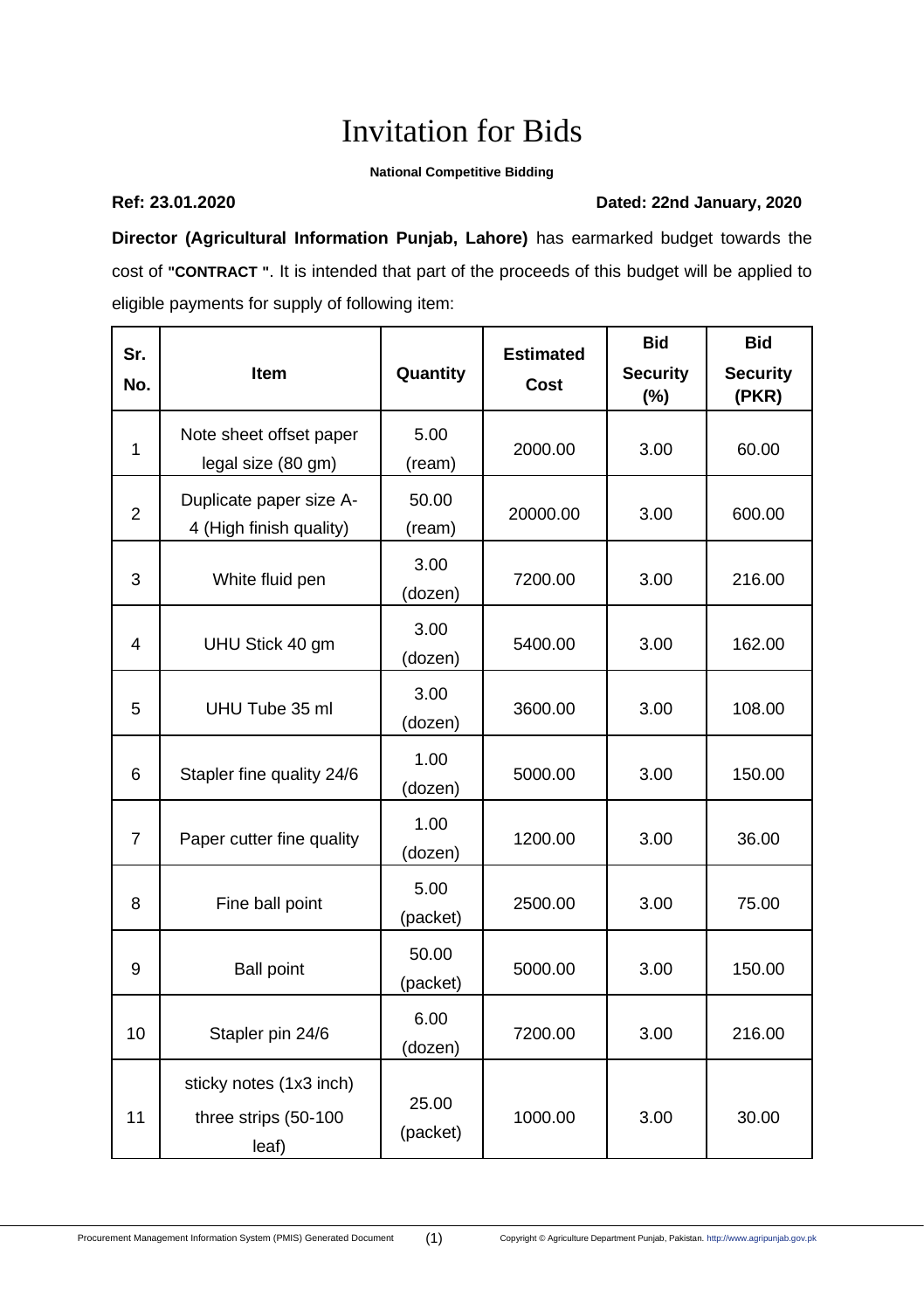| Sr.<br>No. | Item                                                  | Quantity         | <b>Estimated</b><br><b>Cost</b> | <b>Bid</b>                | <b>Bid</b>               |
|------------|-------------------------------------------------------|------------------|---------------------------------|---------------------------|--------------------------|
|            |                                                       |                  |                                 | <b>Security</b><br>$(\%)$ | <b>Security</b><br>(PKR) |
| 12         | Lead pencil                                           | 6.00<br>(packet) | 900.00                          | 3.00                      | 27.00                    |
| 13         | Paper pin                                             | 1.00<br>(dozen)  | 1200.00                         | 3.00                      | 36.00                    |
| 14         | Soft rubber fine quality                              | 3.00<br>(dozen)  | 360.00                          | 3.00                      | 10.80                    |
| 15         | Sharppner                                             | 2.00<br>(dozen)  | 500.00                          | 3.00                      | 15.00                    |
| 16         | Florescent Marker /<br>high lighter                   | 3.00<br>(dozen)  | ورواة<br>1400.00                | 3.00                      | 42.00                    |
| 17         | Permanent marker                                      | 2.00<br>(dozen)  | 1400.00                         | 3.00                      | 42.00                    |
| 18         | tissue box 2 ply                                      | 6.00<br>(dozen)  | 11000.00                        | 3.00                      | 330.00                   |
| 19         | Dusters standard size                                 | 8.00<br>(dozen)  | 3000.00                         | 3.00                      | 90.00                    |
| 20         | Soap                                                  | 3.00<br>(dozen)  | 3600.00                         | 3.00                      | 108.00                   |
| 21         | large register (100<br>pages)                         | 3.00<br>(dozen)  | 11000.00                        | 3.00                      | 330.00                   |
| 22         | Writing pad size A-4                                  | 3.00<br>(dozen)  | 3600.00                         | 3.00                      | 108.00                   |
| 23         | Diary and dispatch<br>register printed (200<br>pages) | 2.00 (Qty)       | 1600.00                         | 3.00                      | 48.00                    |
| 24         | Scotch Tape 1 inch                                    | 1.00<br>(dozen)  | 400.00                          | 3.00                      | 12.00                    |
| 25         | Scotch Tape 2 inch                                    | 1.00<br>(dozen)  | 800.00                          | 3.00                      | 24.00                    |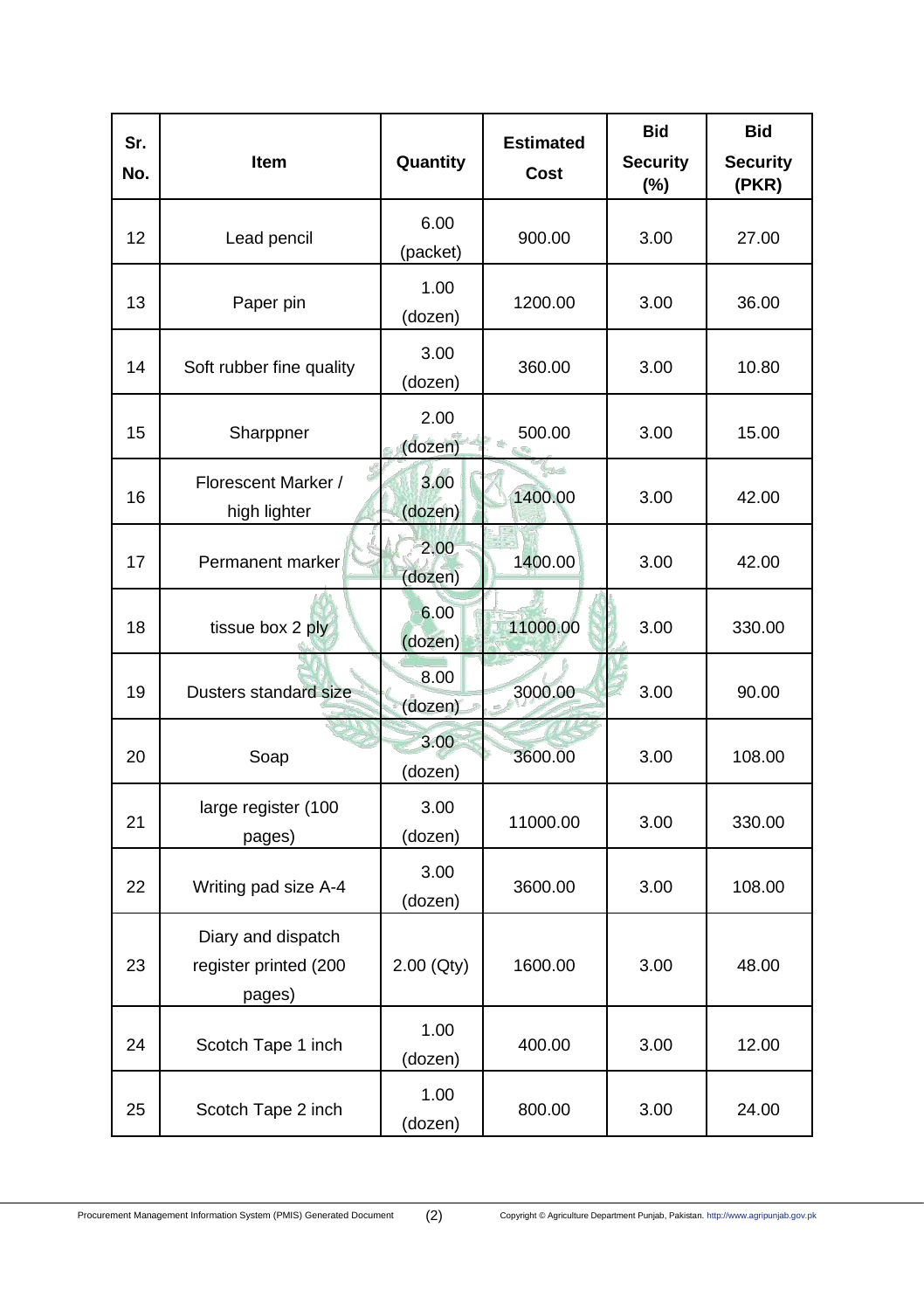| Sr.<br>No. | <b>Item</b>                                                           | Quantity          | <b>Estimated</b><br><b>Cost</b> | <b>Bid</b>                | <b>Bid</b>               |
|------------|-----------------------------------------------------------------------|-------------------|---------------------------------|---------------------------|--------------------------|
|            |                                                                       |                   |                                 | <b>Security</b><br>$(\%)$ | <b>Security</b><br>(PKR) |
| 26         | lasses large                                                          | 10.00<br>(packet) | 2000.00                         | 3.00                      | 60.00                    |
| 27         | short hand note book                                                  | 2.00<br>(dozen)   | 1500.00                         | 3.00                      | 45.00                    |
| 28         | stamp pad small                                                       | 1.00<br>(dozen)   | 600.00                          | 3.00                      | 18.00                    |
| 29         | Stamp pad ink                                                         | 1.00<br>(dozen)   | 400.00                          | 3.00                      | 12.00                    |
| 30         | toner cartridges laser<br>jet printer HP-2015<br>(53A) Original       | 1.00<br>(dozen)   | مدونا<br>72000.00               | 3.00                      | 2160.00                  |
| 31         | toner cartridges laser<br>jet printer HP-2035<br>(05A) Original       | 2.00<br>(dozen)   | 168000.00                       | 3.00                      | 5040.00                  |
| 32         | toner cartridges laser<br>jet printer HP-Pro M-<br>12A (79A) Original | 3.00<br>(dozen)   | 180000.00                       | 3.00                      | 5400.00                  |
| 33         | toner cartridges laser<br>jet printer MFP-130nw<br>(17A) Original     | 1.00<br>(dozen)   | 84000.00                        | 3.00                      | 2520.00                  |
| 34         | Tumbler/glass (medium<br>size fine quality)                           | 3.00<br>(dozen)   | 7200.00                         | 3.00                      | 216.00                   |
| 35         | DVD-R with polythin<br>Cover                                          | 100.00<br>(Qty)   | 1000.00                         | 3.00                      | 30.00                    |
| 36         | Binding sheet (100<br>sheet per packet)                               | 2.00<br>(packet)  | 600.00                          | 3.00                      | 18.00                    |
| 37         | Printed soft file cover<br>with pocket                                | 2000.00<br>(Qty)  | 120000.00                       | 3.00                      | 3600.00                  |
| 38         | Phynile liquid bottle<br>$(1.5$ litre)                                | 1.00<br>(dozen)   | 1200.00                         | 3.00                      | 36.00                    |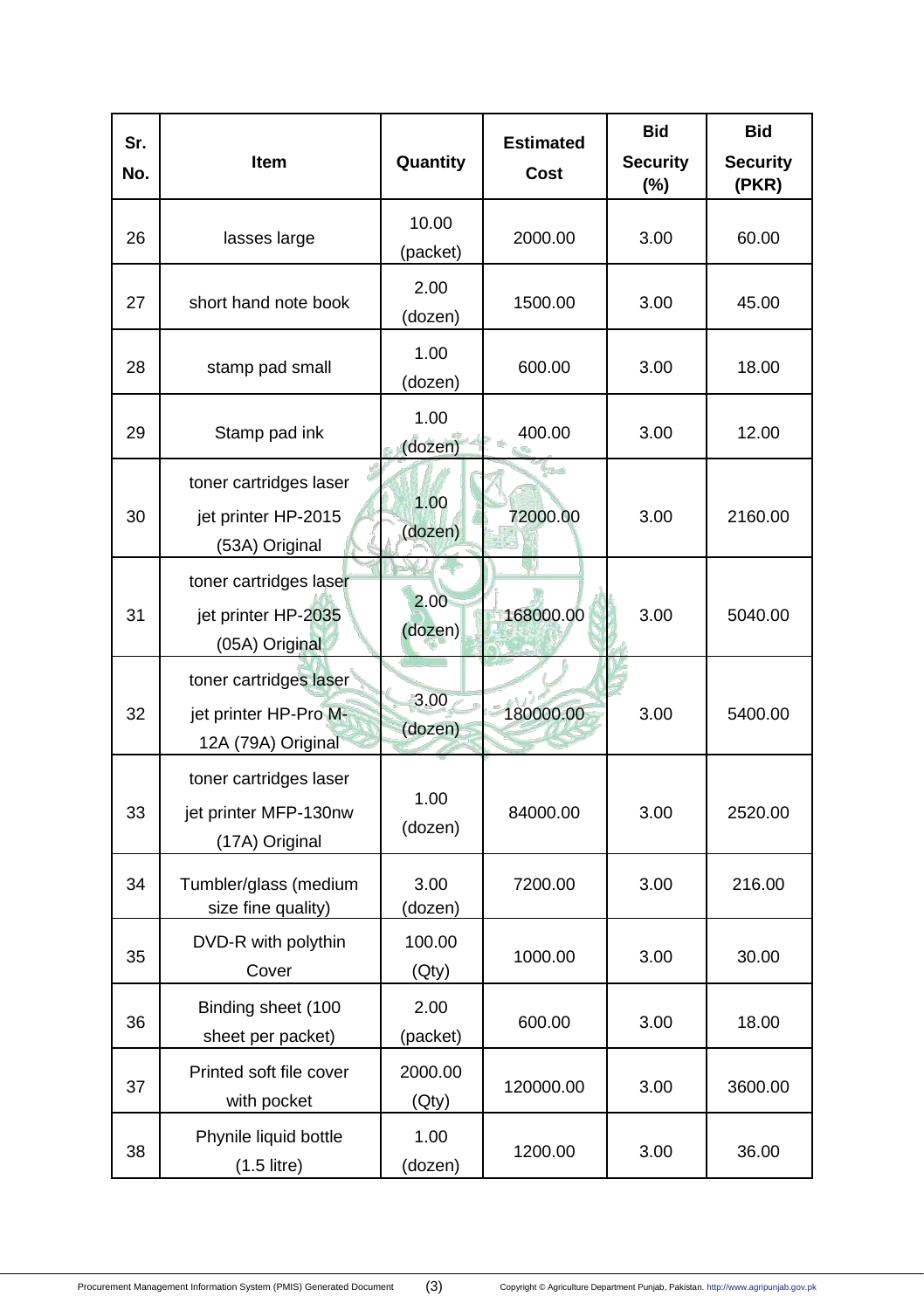| Sr.<br>No. | Item                                        | Quantity         | <b>Estimated</b><br><b>Cost</b> | <b>Bid</b><br><b>Security</b><br>(%) | <b>Bid</b><br><b>Security</b><br>(PKR) |
|------------|---------------------------------------------|------------------|---------------------------------|--------------------------------------|----------------------------------------|
| 39         | Phynile tablets (50<br>tablet each packet)  | 6.00<br>(packet) | 600.00                          | 3.00                                 | 18.00                                  |
| 40         | Moop cloth (fine quality)                   | 2.00<br>(dozen)  | 7200.00                         | 3.00                                 | 216.00                                 |
| 41         | Moop set (iron)                             | $3.00$ (set)     | 2000.00                         | 3.00                                 | 60.00                                  |
| 42         | Harpic bottle (500 ml)                      | 2.00<br>(dozen)  | 700.00                          | 3.00                                 | 21.00                                  |
| 43         | Acid                                        | 20.00 (ltr)      | 1000.00                         | 3.00                                 | 30.00                                  |
| 44         | Wiper                                       | 6.00 (Qty)       | 1800.00                         | 3.00                                 | 54.00                                  |
| 45         | Wash Room Brush                             | 6.00 (Qty)       | 800.00                          | 3.00                                 | 24.00                                  |
| 46         | Jalla Brush                                 | 2.00 (Qty)       | 200.00                          | 3.00                                 | 6.00                                   |
| 47         | LED Bulb (12 watt)                          | 2.00<br>(dozen)  | 9600.00                         | 3.00                                 | 288.00                                 |
| 48         | LED Bulb (18 watt)                          | 1.00<br>(dozen)  | 7200.00                         | 3.00                                 | 216.00                                 |
| 49         | LED Bulb (24 watt)                          | 1.00<br>(dozen)  | 12000.00                        | 3.00                                 | 360.00                                 |
| 50         | Offset paper size A-4<br>imported (80 gm)   | 400.00<br>(ream) | 200000.00                       | 3.00                                 | 6000.00                                |
| 51         | Offset paper legal size<br>imported (80 gm) | 20.00<br>(ream)  | 14000.00                        | 3.00                                 | 420.00                                 |
| 52         | Writing pad size A-3<br>small               | 36.00<br>(dozen) | 3500.00                         | 3.00                                 | 105.00                                 |

\* **A FRAMEWORK CONTRACT shall be awarded to the successful bidders up to Monday, 15th June, 2020**

- 1. **Director (Agricultural Information Punjab, Lahore),** invites sealed bids for the supply of above mentioned item from General Order Suppliers.
- 2. Bidding shall be conducted through Open Competitive Bidding **Single Stage-**

**Two Envelop**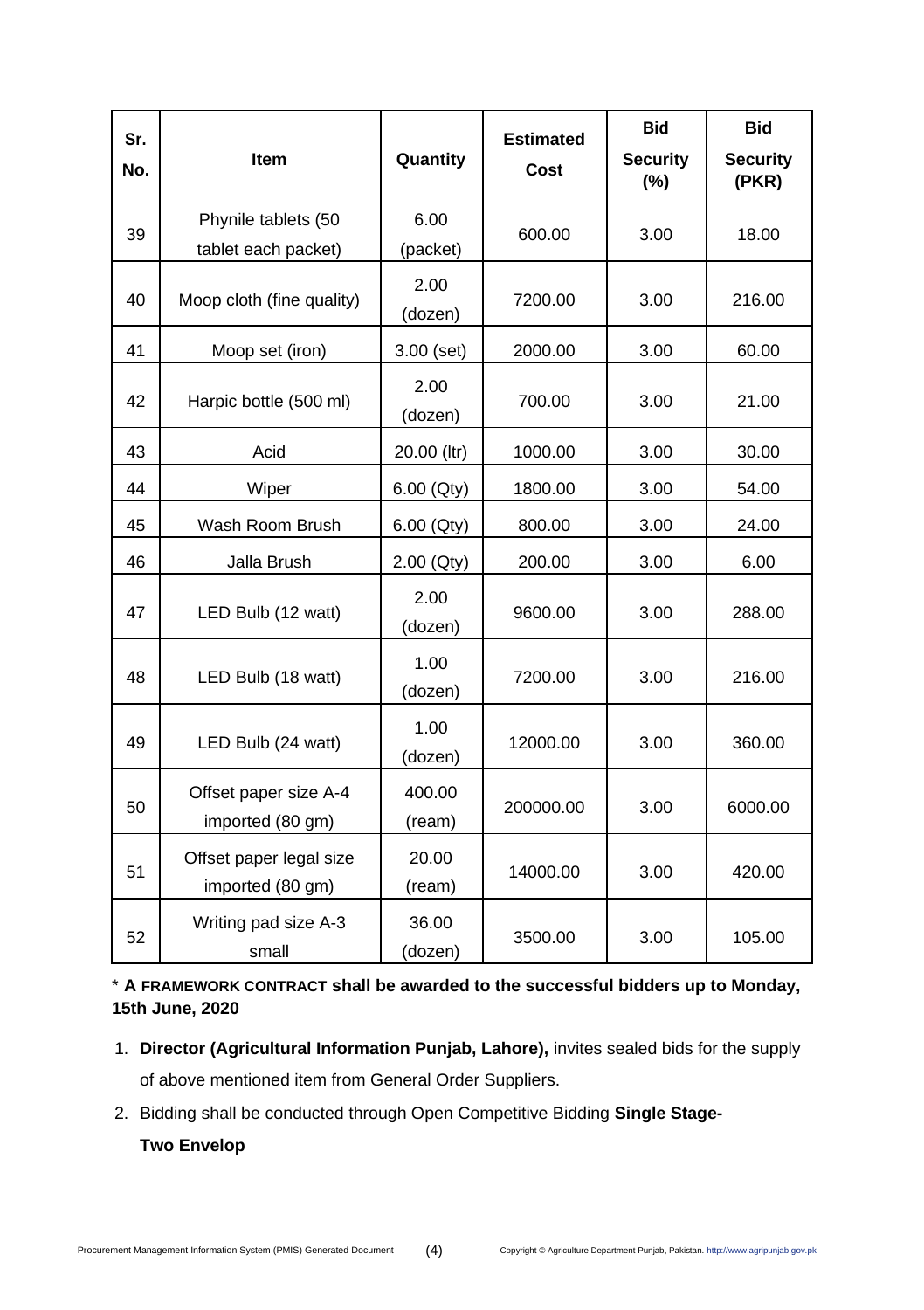procedure as specified in the Punjab Procurement Rules-2014 (as amended to date) and is open to all eligible bidders as defined in the bidding document.

- 3. Interested eligible bidders may obtain bidding documents **IMMEDIATELY** from **Agricultural House, 3rd Floor, 21-Davis Road, Lahore, Lahore, Distt. Lahore** during office hours after payment of PKR 300.00/ -.
- 4. Sealed Bids must be delivered to the above office **on or before Monday, 10th February, 2020 11:00 AM. Proposals** must be accompanied by a **Bid Security as mentioned above** in the form of **Pay Order, Call at Deposit or Bank Guarantee** duly issued from a Scheduled Bank of Pakistan.
- 5. **Bids will be opened on Monday, 10th February, 2020 11:30 AM in the presence of bidders or their representatives at Agricultural House, 3rd Floor, 21-Davis Road, Lahore, Lahore, Distt. Lahore** If bid closing/opening date falls on local/national holiday, the date of bid closing/opening shall be the next working day on the same time and venue.
- 6. The bidders are required to give their **best and final prices** (inclusive of all applicable Taxes) as no negotiations are expected.
- 7. Bids not complying with the requirements shall be rejected being non-responsive. Alternate proposals and / or conditional bids shall be considered non-responsive.
- 8. Taxes will be deducted as per applicable government rules. NTN and Sales Tax registration certificates must be provided with the Bid.
- 9. Bids which are incomplete, not sealed, not signed and / or not stamped, late or submitted by other than specified mode will be rejected.
- 10. The contarct shall be awarded to the lowest evaluated bidder **Individually for Each Item.**
- 11. This advertisement and bidding documents are also available on [http://www.agripunjab.gov.pk a](http://www.agripunjab.gov.pk/)nd [https://www.ppra.punjab.gov.pk](https://www.ppra.punjab.gov.pk/)
- 12. For obtaining any further information or clarifications, please contact the person named below:

Director (Agricultural Information Punjab, Lahore), Agricultural House, 3rd Floor, 21-Davis Road, Lahore, Lahore, Distt. Lahore Ph: 92 42 9920 0731, Email: [dainformation@gmail.com](mailto:dainformation@gmail.com)